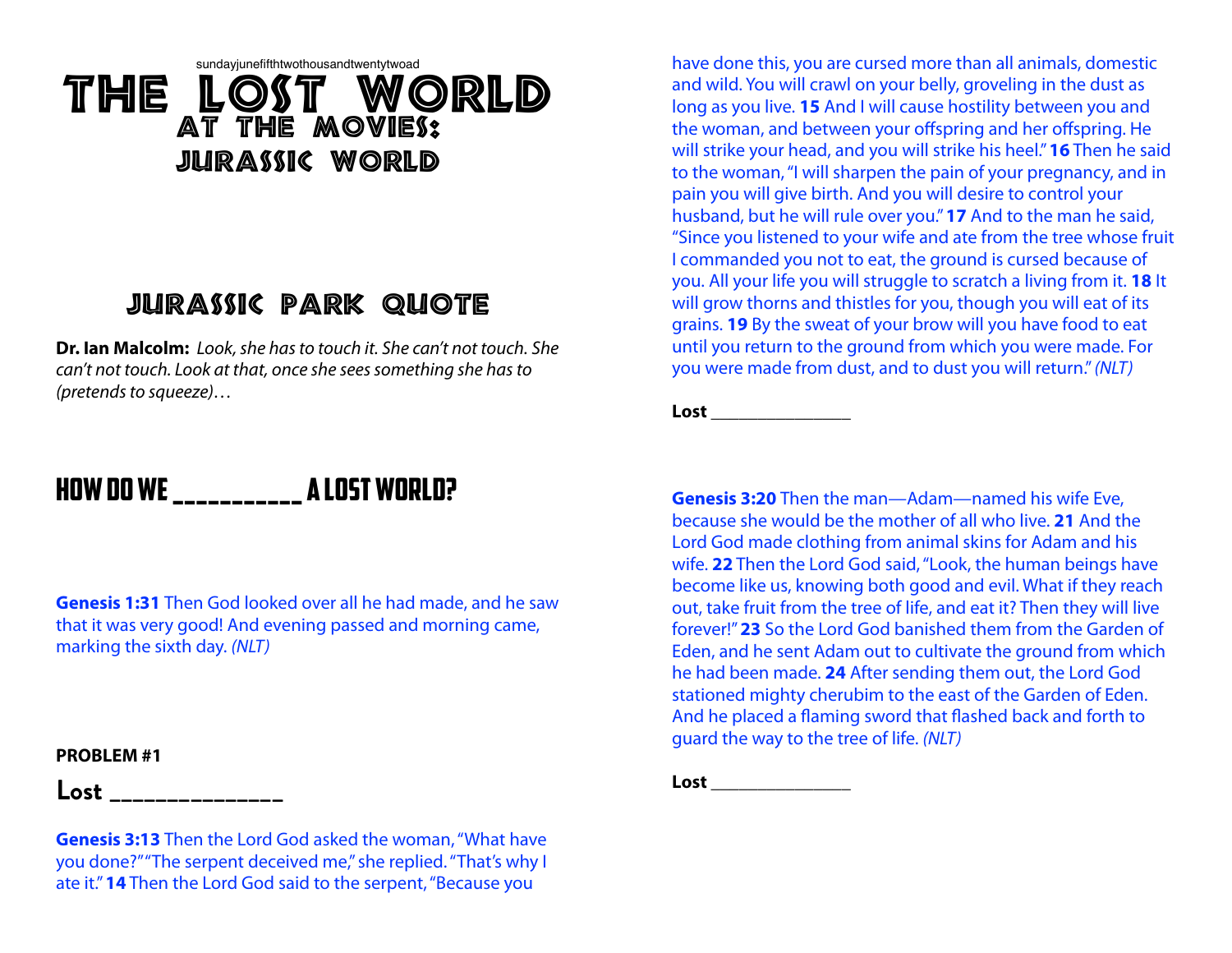**1 Corinthians 7:30** Those who weep or who rejoice or who buy things should not be absorbed by their weeping or their joy or their possessions. **31** Those who use the things of the world should not become attached to them. For this world as we know it will soon pass away. *(NLT)*

**Lost \_\_\_\_\_\_\_\_\_\_\_\_\_\_\_**

**2 Peter 3:9** The Lord isn't really being slow about his promise, as some people think. No, he is being patient for your sake. He does not want anyone to be destroyed, but wants everyone to repent. **10** But the day of the Lord will come as unexpectedly as a thief. Then the heavens will pass away with a terrible noise, and the very elements themselves will disappear in fire, and the earth and everything on it will be found to deserve judgment. **11** Since everything around us is going to be destroyed like this, what holy and godly lives you should live, **12** looking forward to the day of God and hurrying it along. On that day, he will set the heavens on fire, and the elements will melt away in the flames. **13** But we are looking forward to the new heavens and new earth he has promised, a world filled with God's righteousness. **14** And so, dear friends, while you are waiting for these things to happen, make every effort to be found living peaceful lives that are pure and blameless in his sight. *(NLT)*

**Lost \_\_\_\_\_\_\_\_\_\_\_\_\_\_\_**

### **God's Solution: \_\_\_\_\_\_\_\_\_\_\_\_\_\_\_**

**Revelation 21:1** Then I saw a new heaven and a new earth, for the old heaven and the old earth had disappeared. And the sea was also gone. **2** And I saw the holy city, the new Jerusalem, coming down from God out of heaven like a bride beautifully dressed for her husband. **3** I heard a loud shout from the throne, saying, "Look, God's home is now among his people! He will live with them, and they will be his people. God himself will be with them. **4** He will wipe every tear from their eyes, and there will be no more death or sorrow or crying or pain. All these things are gone forever."*(NLT)*

**Second \_\_\_\_\_\_\_\_\_\_\_\_\_\_\_**

## **PROBLEM #2**

**Lost \_\_\_\_\_\_\_\_\_\_\_\_\_\_\_**

**Proverbs 14:22** If you plan to do evil, you will be lost; if you plan to do good, you will receive unfailing love and faithfulness. *(NLT)*

**Lost \_\_\_\_\_\_\_\_\_\_\_\_\_\_\_**

**Psalm 119:176** I have wandered away like a lost sheep; come and find me, for I have not forgotten your commands. *(NLT)*

**Lost \_\_\_\_\_\_\_\_\_\_\_\_\_\_\_**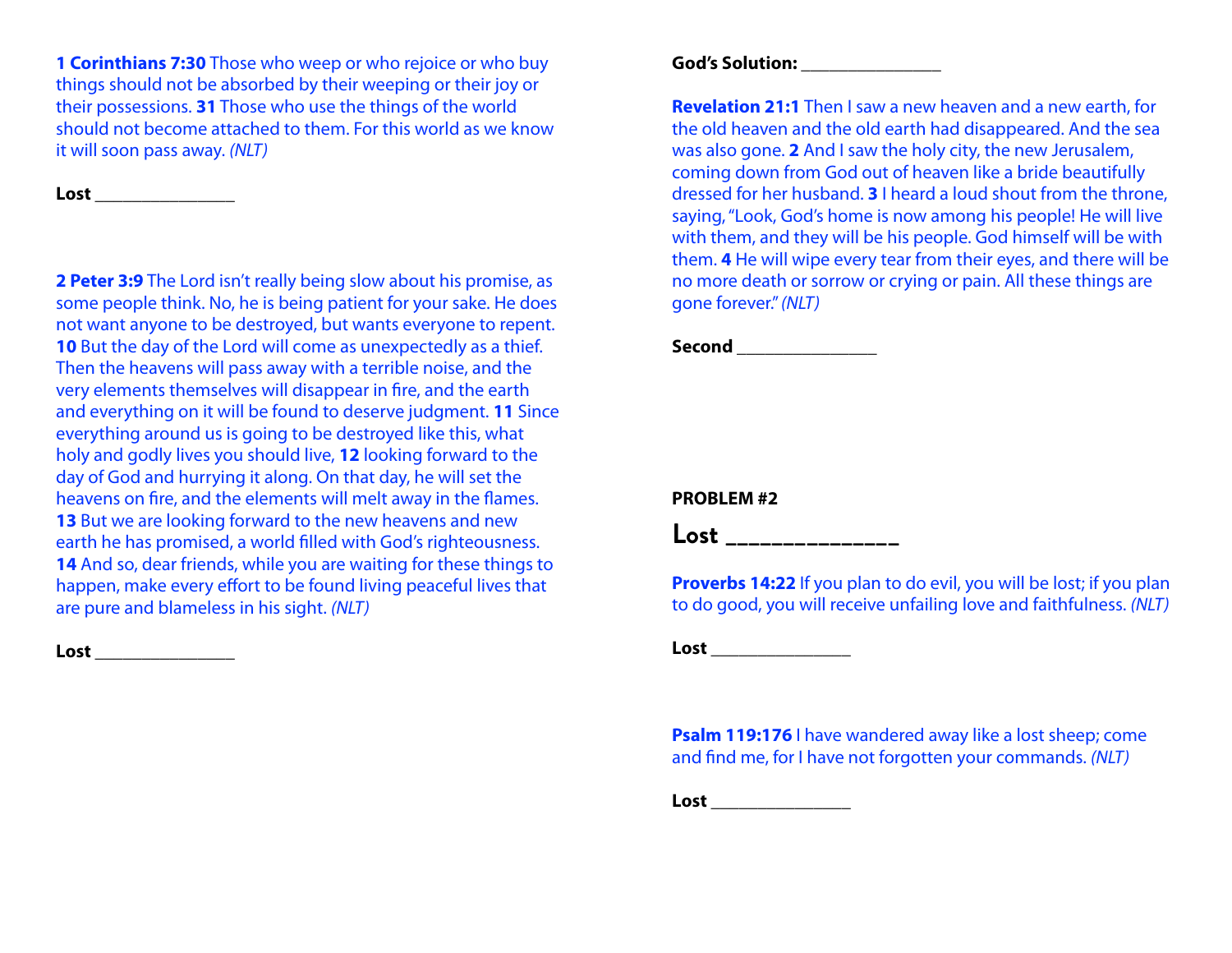**Jeremiah 50:6** "My people have been lost sheep. Their shepherds have led them astray and turned them loose in the mountains. They have lost their way and can't remember how to get back to the sheepfold. *(NLT)*

**Lost \_\_\_\_\_\_\_\_\_\_\_\_\_\_\_**

### **God's Solution: \_\_\_\_\_\_\_\_\_\_\_\_\_\_\_**

**2 Timothy 3:15** You have been taught the holy Scriptures from childhood, and they have given you the wisdom to receive the salvation that comes by trusting in Christ Jesus. **16** All Scripture is inspired by God and is useful to teach us what is true and to make us realize what is wrong in our lives. It corrects us when we are wrong and teaches us to do what is right. **17** God uses it to prepare and equip his people to do every good work. *(NLT)*

**Proverbs 3:1** My child, never forget the things I have taught you. Store my commands in your heart. **2** If you do this, you will live many years, and your life will be satisfying. **3** Never let loyalty and kindness leave you! Tie them around your neck as a reminder. Write them deep within your heart. **4** Then you will find favor with both God and people, and you will earn a good reputation. **5** Trust in the Lord with all your heart; do not depend on your own understanding. **6** Seek his will in all you do, and he will show you which path to take. *(NLT)*

**Jeremiah 29:10** This is what the Lord says: "You will be in Babylon for seventy years. But then I will come and do for you all the good things I have promised, and I will bring you home again. **11** For I know the plans I have for you," says the Lord. "They are plans for good and not for disaster, to give you a future and a hope. **12** In those days when you pray, I will listen. **13** If you look for me wholeheartedly, you will find me. **14** I will be found by you," says the Lord. "I will end your captivity and restore your

fortunes. I will gather you out of the nations where I sent you and will bring you home again to your own land."*(NLT)*

**Source Of \_\_\_\_\_\_\_\_\_\_\_\_\_\_\_**

#### **PROBLEM #3**

**Lost \_\_\_\_\_\_\_\_\_\_\_\_\_\_\_**

**Romans 6:23** For the wages of sin is death, but the free gift of God is eternal life through Christ Jesus our Lord. *(NLT)*

**Romans 3:23** For everyone has sinned; we all fall short of God's glorious standard. **24** Yet God, in his grace, freely makes us right in his sight. He did this through Christ Jesus when he freed us from the penalty for our sins. **25** For God presented Jesus as the sacrifice for sin. People are made right with God when they believe that Jesus sacrificed his life, shedding his blood. This sacrifice shows that God was being fair when he held back and did not punish those who sinned in times past, *(NLT)*

**Lost \_\_\_\_\_\_\_\_\_\_\_\_\_\_\_**

**Romans 1:24** So God abandoned them to do whatever shameful things their hearts desired. As a result, they did vile and degrading things with each other's bodies. **25** They traded the truth about God for a lie. So they worshiped and served the things God created instead of the Creator himself, who is worthy of eternal praise! Amen. **26** That is why God abandoned them to their shameful desires. Even the women turned against the